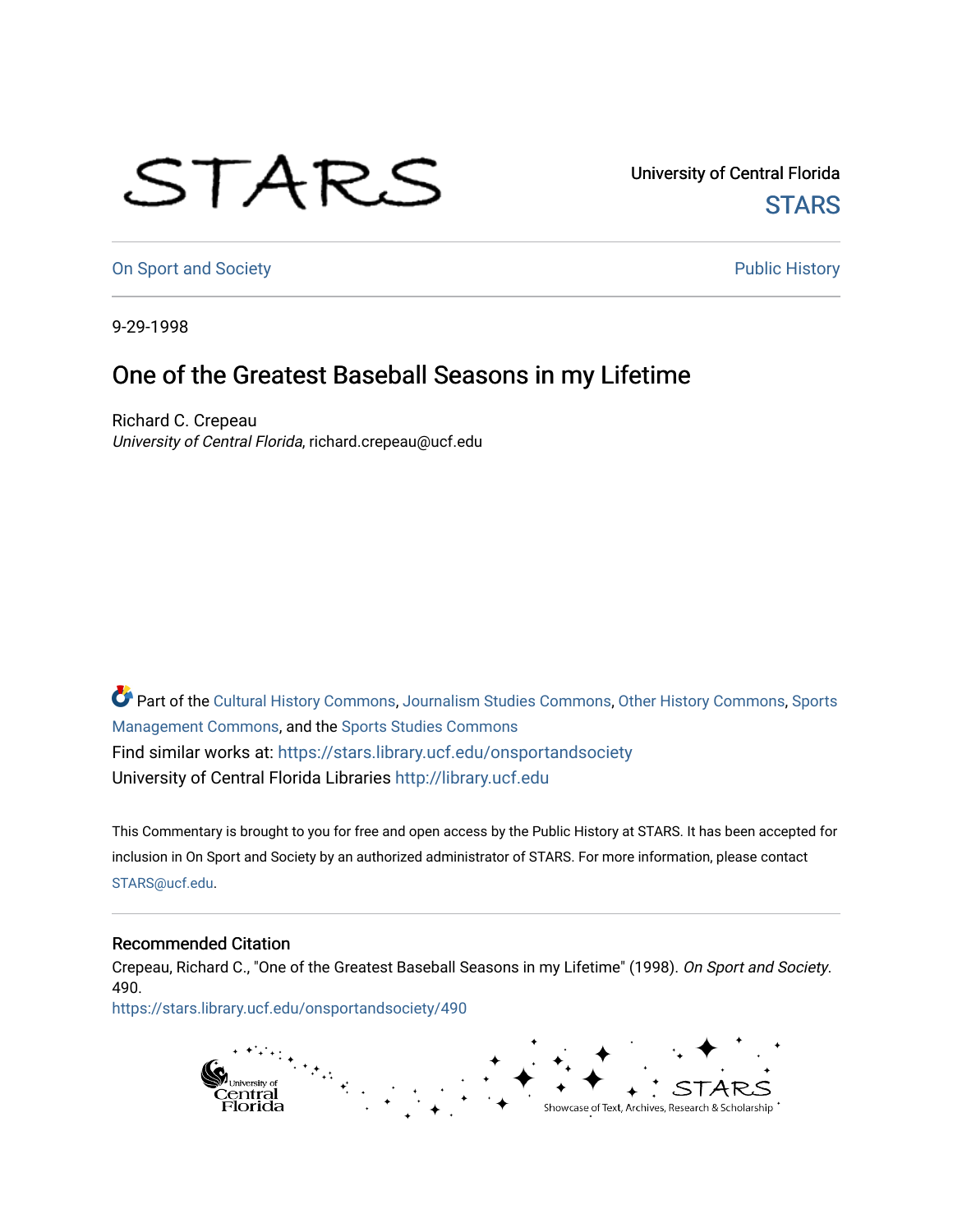## SEPTEMBER 29, 1998 SPORT AND SOCIETY FOR H-ARETE

Everyone is saying it and so I am hesitant to say it too, but I will. This has been a great baseball season and maybe the best of my lifetime, and it continued into an extra day.

Sunday extended the season into Monday, and as frosting on the cake Roy Halladay of Toronto, making his second major league appearance, took a no-hitter to within one out of fruition only to see it broken up by a pinch hit home run. The NL wild card race ended in a tie when Houston beat the Cubs in the 11th inning, and Colorado crawled out of a 7-0 hole to win on a home run in the bottom of the ninth, 9-8. Then on Monday night the Cubs took a five run lead into the ninth and proved once again that no lead is safe with the Cubs in one of those very strange games that seem to be a Cub specialty.

The pennant race between the Angels and Rangers came down to the last week with Texas going into DisneyWest and sweeping Eisner's baseball cast. It was either a great clutch performance, or a big league choke. You make the call.

The biggest story of all has been the Home Run Derby with McGwire out in front of the pack early; then Sosa with his record June becoming a factor; and finally Junior keeping pace until August. The early angst of Mark McGwire which seemed most obvious in May and June began to fade as he was joined by Sosa. The development of their relationship was good to see and the public quickly took to both of them. McGwire's 70 is an awesome number and Sosa's 66 isn't exactly chopped liver.

Even the fans have done reasonably well in this hoopla, as few have demanded big money for the baseballs. This may be because there have been so many of these record-breaking balls and no one seems to have any clear sense of their value. Only a couple of lawsuits have emerged and the recent announcement by Sosa that he would sell ball number 62 and give the money to hurricane victims in the Dominican Republic seems to have muted the greed.

The McGwire-Sosa show brought a number of fans back to the game and helped others forget the scars of the strike.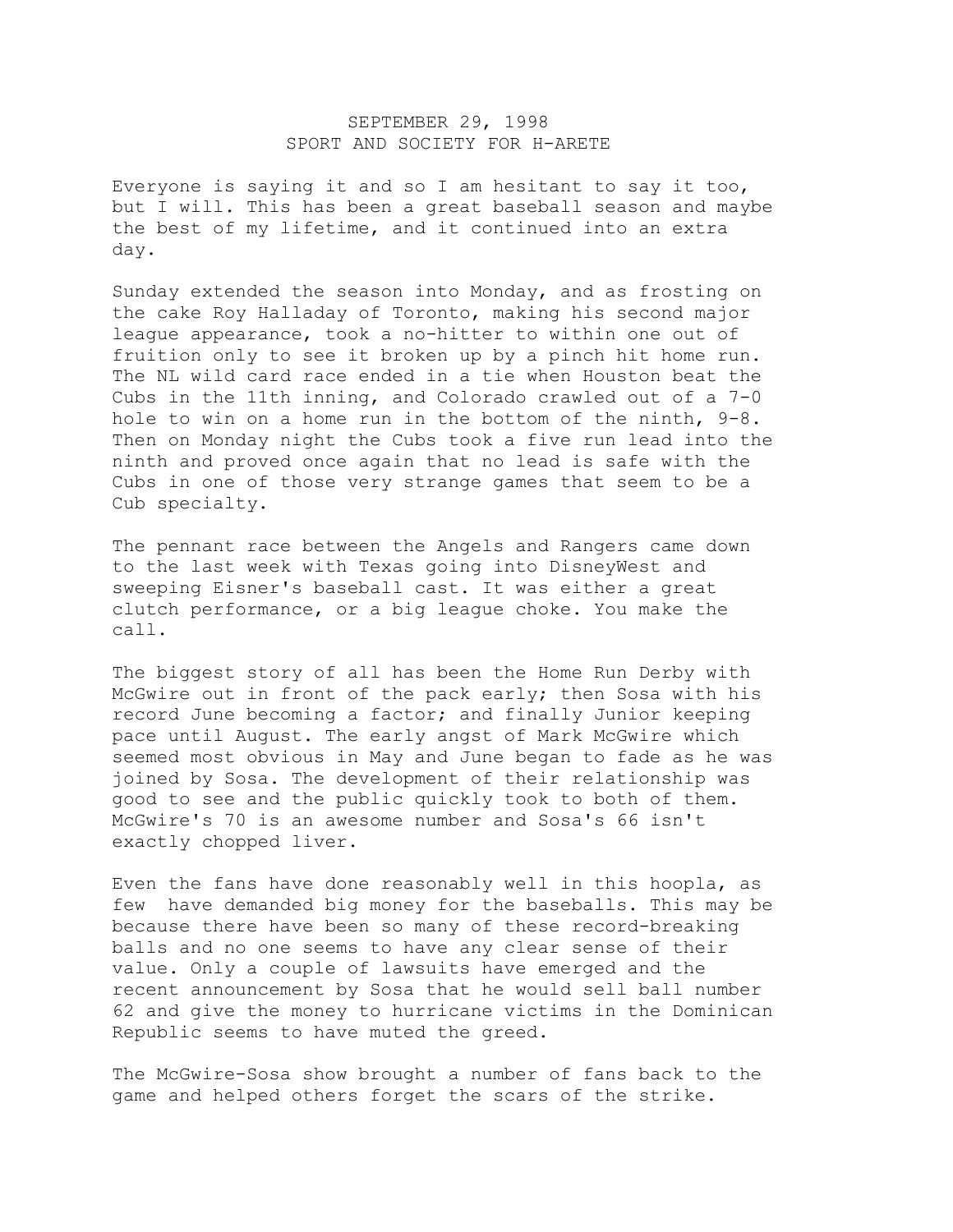Certainly the excitement generated has been great with Sosa and McGwire receiving international press attention. BBC Sports gave daily coverage to the home runs and McGwire's 62nd was on the front pages of the British papers.

At home the President has been busy calling Sosa and McGwire with congratulations, no doubt happy to have anything to deflect attention away from his troubles. Alan Greenspan had some comments the other day before going into a Congressional Hearing on the economy. The Federal Reserve Chairman said that Sosa should not be discounting his chances in the home run race. Even Vaclav Havel made use of the Sosa-McGwire story to try to point out to the American press how silly they are, but they are so silly they thought he was making a serious comment on the home run race.

Teams and individuals have rewritten the records up and down both leagues.

The Yankees set a new American League record for wins with 114 although they did fall short of the 116 by the 1906 Cubs, while the Padres, Astros and Braves all set franchise win records. On the loss side the Florida Marlins went from World Champion to doormat becoming the first team to lose more than 100 games, actually 108, as defending World Series champion. They finished with the worst record in the majors with plenty to spare completing a season they richly deserved. The only more appropriate end would have been Hurricane Georges leveling Pro Player Stadium and every Blockbuster Video Store in Florida.

Several milestones were reached with two players over sixty home runs for the first time and four at fifty or over. Barry Bonds joined the 400 HR and 400 stolen base club as its founding member. McGwire hit over 50 homers for the third straight year something never done before, and Griffey who finished with 56 for the second consecutive year is on pace to pass Henry Aaron. RBIs are moved up faster than Michael Eisner bonuses with Sosa and Juan Gonzalez challenging history. Sosa is the fourth player to hit over 50 home runs and drive in over 150 runs, joining Ruth, Hack Wilson, and Jimmy Foxx, while Juan Gonzalez finished just one RBI behind Sosa after being on an early season record pace.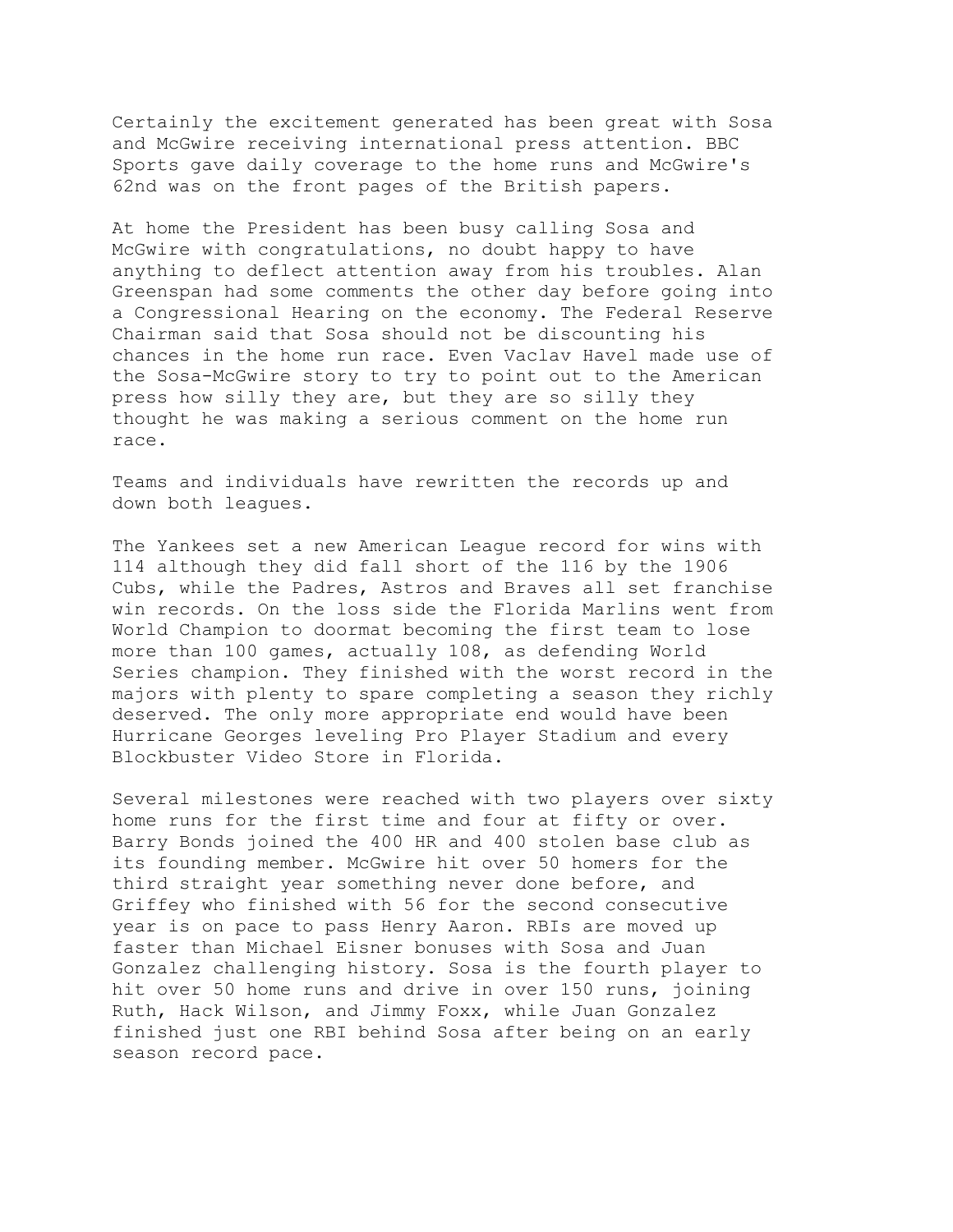Alex Rodriguez became only the third 40-40 club member and the first infielder to reach that level. Andruw Jones is the youngest player ever to reach the 20-20 club, and nearly made the 30-30 club coming up only three stolen bases short. And of course Cal Ripken's streak came to a close thus ending Cal's perpetual breaking and setting of a record not likely to be broken again. In the shadows Rickey Henderson in his late 30s still is the best thief in the game and continues to set career records for stolen bases.

David Wells entered the record books with his perfect game and that certainly will be seen as a major highlight in this Yankee season of seasons. Kerry Wood of the Cubs pitched an amazing 20 strikeout game against the Astros in only his fifth major league start. Roger Clemens won the pitching triple crown (Wins, K's, and ERA) on the way to what looks like another Cy Young season with wins in his last 15 decisions.

Two other players made amazing comebacks. Greg Vaughn, the fourth and final member of the 50 home run club, put up numbers in San Diego that will earn him serious consideration as MVP. A year ago he was ending a season that led to serious speculation that his career might be over. In the American League Eric Davis has had a year that will long be remembered following his battle with cancer most of the previous season.

On the down side it was difficult and puzzling to see the collapse of Mark Wohlers. He went from ace reliever to someone who couldn't get a ball over the plate, reminiscent of the tragedy of Steve Blass. Wohlers is another reminder of the fragility of fame and glory and how quickly an athletic career can head into free fall.

This will also be remembered as the year the Twins didn't move, the Expos didn't move, and the Devil Rays should have moved. The comparative attendance figures from Tampa Bay and Phoenix show how the American League once again got snookered by the National League. Playing in an outdated ballpark that has all the charm of a warehouse, the Tampa Bay franchise has been a major disappointment to its owners. In the end it seems destined to disappoint many others.

Finally 1998 will be remembered as the year that the Acting- Commissioner-for-Life, Bud Selig, was replaced by